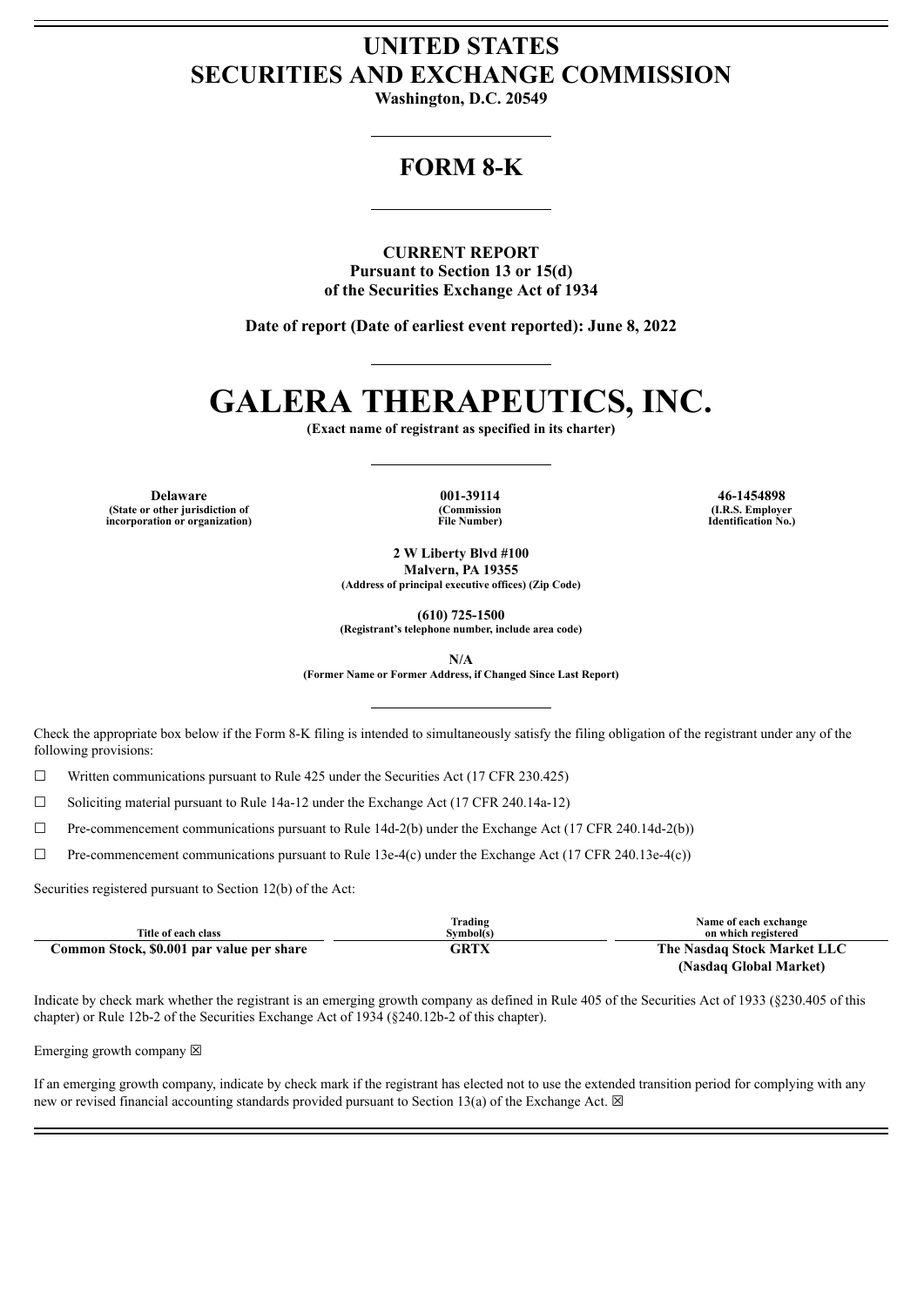#### Item 3.01. Notice of Delisting or Failure to Satisfy a Continued Listing Rule or Standard; Transfer of Listing.

On June 8, 2022, Galera Therapeutics, Inc. (the "Company") received written notice (the "Notice") from The Nasdaq Stock Market LLC ("Nasdaq") indicating that the Company is no longer in compliance with the minimum Market Value of Listed Securities ("MVLS") of \$50,000,000 required for continued listing on The Nasdaq Global Market, as set forth in Nasdaq Listing Rule 5450(b)(2)(A) (the "MVLS Requirement"). The Notice has no effect at this time on the listing of the Company's common stock (the "Common Stock"), which continues to trade on The Nasdaq Global Market under the symbol "GRTX".

In accordance with Nasdaq Listing Rule 5810(c)(3)(C), the Company has a period of 180 calendar days, or until December 5, 2022 (the "Compliance" Date"), to regain compliance with the MVLS Requirement. To regain compliance, the Company's MVLS must close at \$50,000,000 or more for a minimum of 10 consecutive business days prior to the Compliance Date. In the event the Company does not regain compliance with the MVLS Requirement prior to the Compliance Date, Nasdaq will notify the Company that its securities are subject to delisting, at which point the Company may appeal the delisting determination to a Nasdaq hearings panel.

The Company intends to actively monitor its MVLS and may, if appropriate, consider implementing available options to regain compliance with the MVLS Requirement. The Company may also choose to transfer the listing of its Common Stock to The Nasdaq Capital Market. There can be no assurance that the Company will be able to regain compliance with Nasdaq Listing Rule 5450(b)(2)(A), or maintain compliance with any other listing requirements, or satisfy the requirements necessary to transfer the listing of its Common Stock to The Nasdaq Capital Market.

#### CAUTIONARY NOTE REGARDING FORWARD-LOOKING STATEMENTS:

This Current Report on Form 8-K contains forward-looking statements within the meaning of the Private Securities Litigation Reform Act of 1995. All statements contained in this Current Report on Form 8-K that do not relate to matters of historical fact should be considered forward-looking statements, including, but not limited to, statements regarding the Company's ability to regain compliance with the MVLS Requirement, the Company's intentions to actively monitor its MVLS, the Company's plans to consider implementing available options to regain compliance with the MVLS Requirement, and the Company's intent to consider transferring the listing of its Common Stock to The Nasdaq Capital Market. The Company's actual results and the timing of events could differ materially from those anticipated in such forward-looking statements as a result of these risks and uncertainties, including the risk that the Company may not meet the MVLS Requirement by the Compliance Date or in the future, the risk that the Company may not otherwise meet the requirements for continued listing under the Nasdaq Listing Rules, the risk that Nasdaq may not grant the Company relief from delisting if necessary, and the risk that the Company may not ultimately meet applicable Nasdaq requirements if any such relief is necessary, among other risks and uncertainties. A further description of the risks and uncertainties relating to the business of the Company is contained in the Company's most recent annual report on Form 10-K and the Company's quarterly reports on Form 10-Q filed with the Securities and Exchange Commission. The Company undertakes no duty or obligation to update any forward-looking statements contained in this report as a result of new information, future events or changes in its expectations.